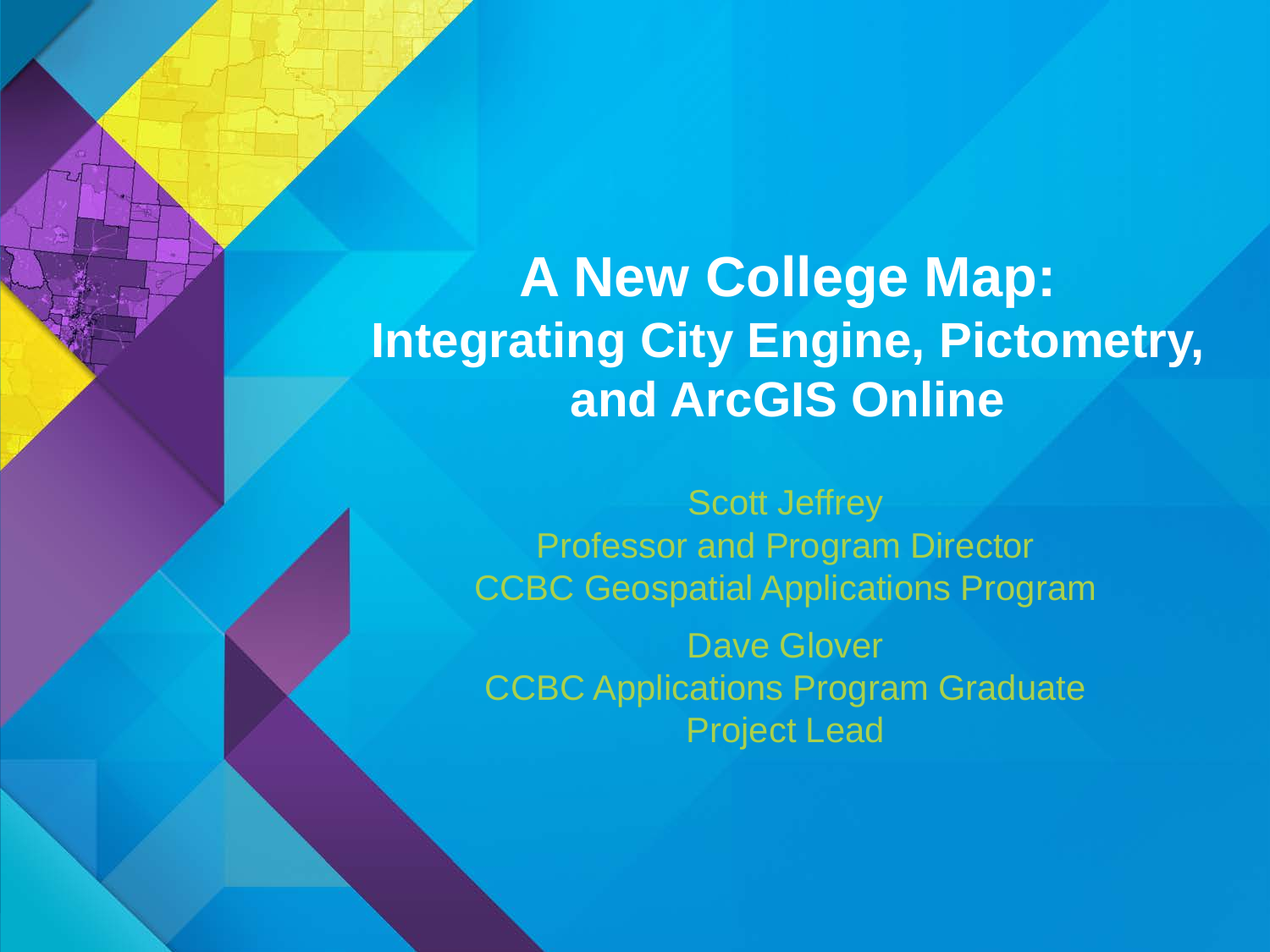#### **The Starting Point…..**

- **CCBC Campus Map built in ArcGIS Desktop (Built Using the Building Interior Space Data Model (BISDM))**
	- **Students mapped campus facilities using Trimble GPS/GNSS, post-processed and ground truthed**

- **Pictometry Imagery: POL and Critical 360**

- **Campus facilities digitized using the most current imagery and importing already existing CADD data highlighting internal and external features (Facilities Management Application)** 

- **2d map migrated to ArcScene showing terrain, building footprint, room type, etc.)**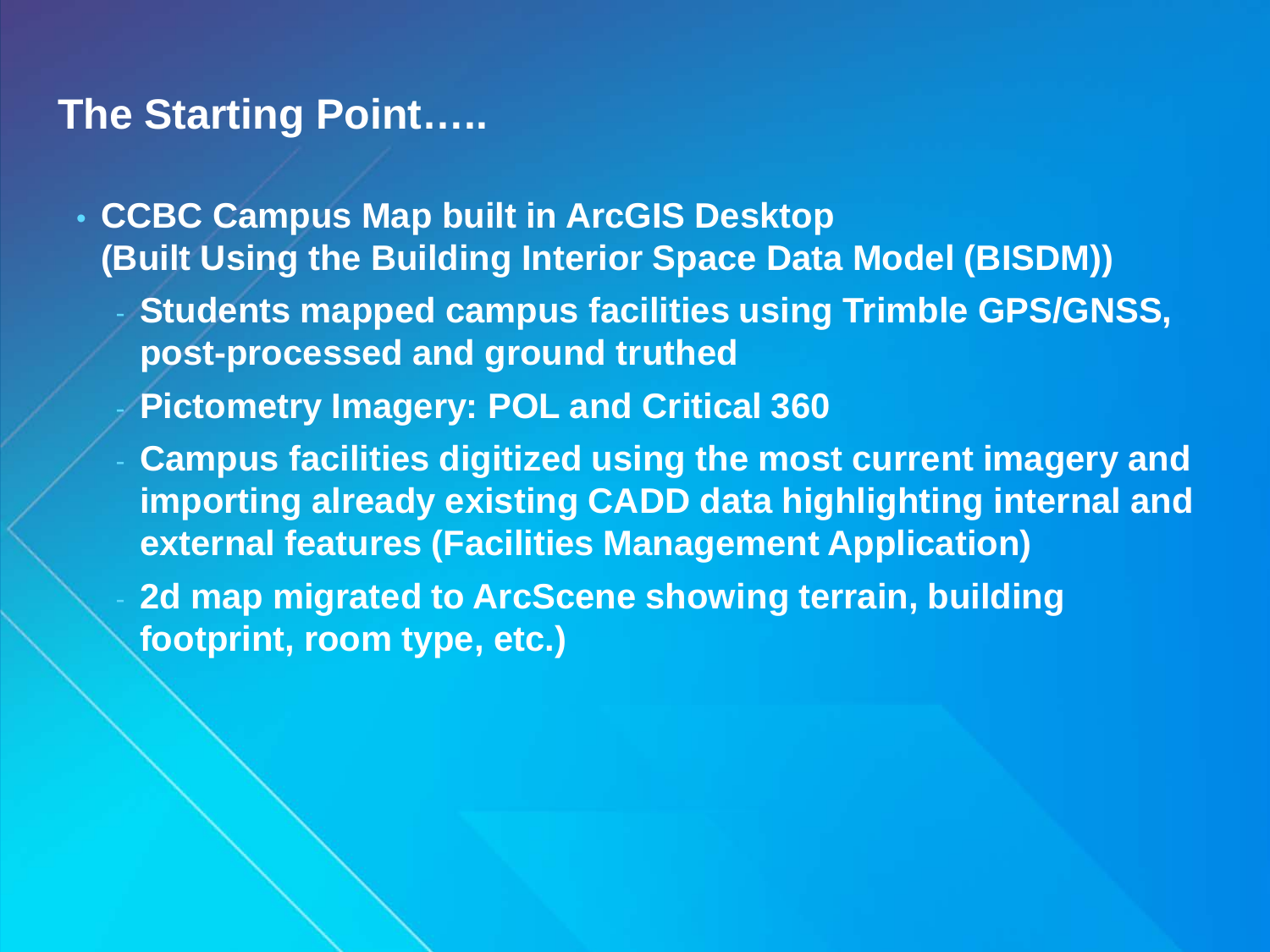- **Demonstrated use for college operations**
- **Application would be shared within the college using a 5 tiered access system**
	- **Public Access**

**(interactive campus map and selective in-room imagery)**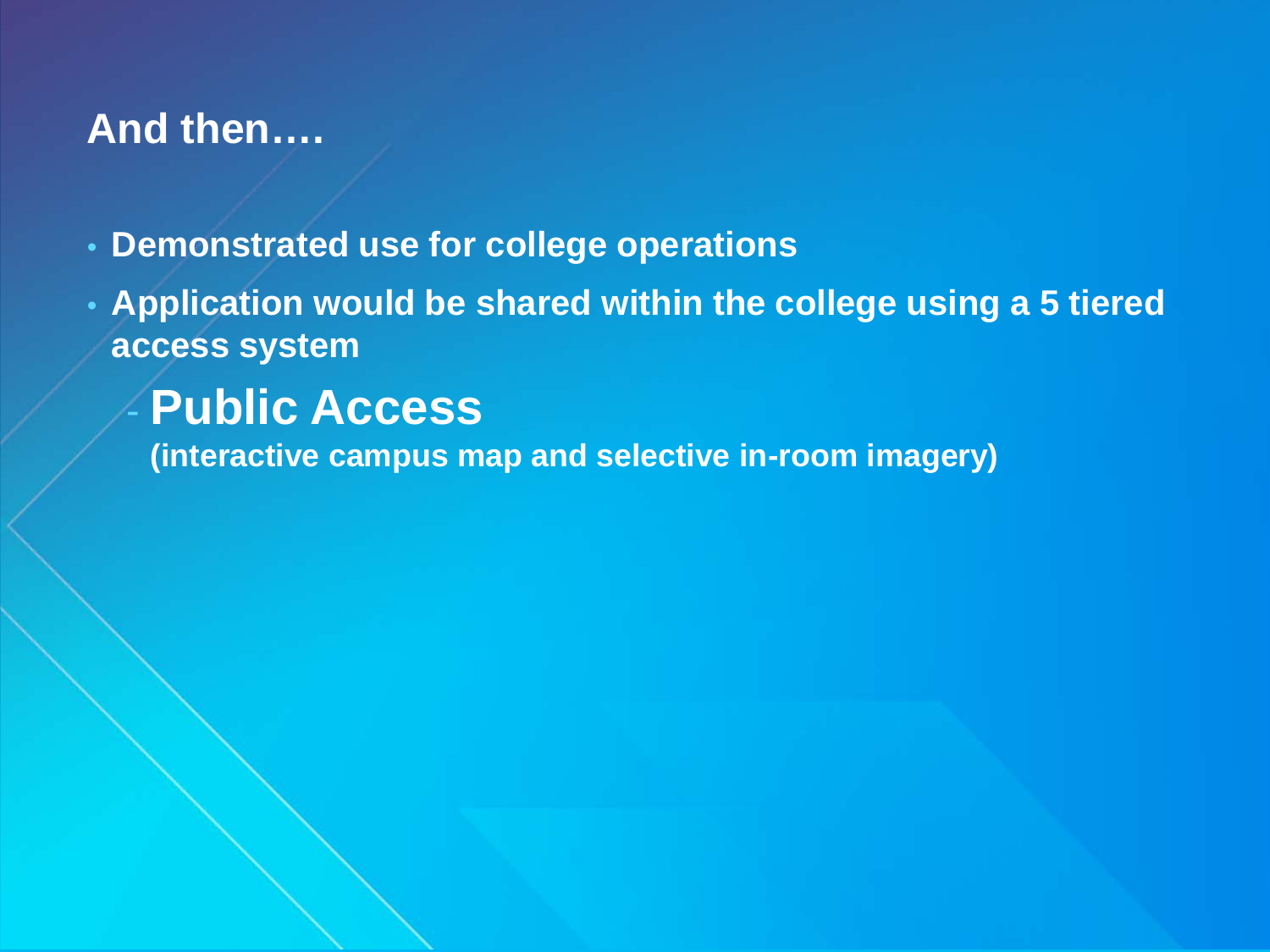- **Demonstrated use for college operations**
- **Application would be shared within the college using a 5 tiered access system**
	- **Faculty**

**(access to campus room information – Sharepoint and Outlook)**

## **Public Access**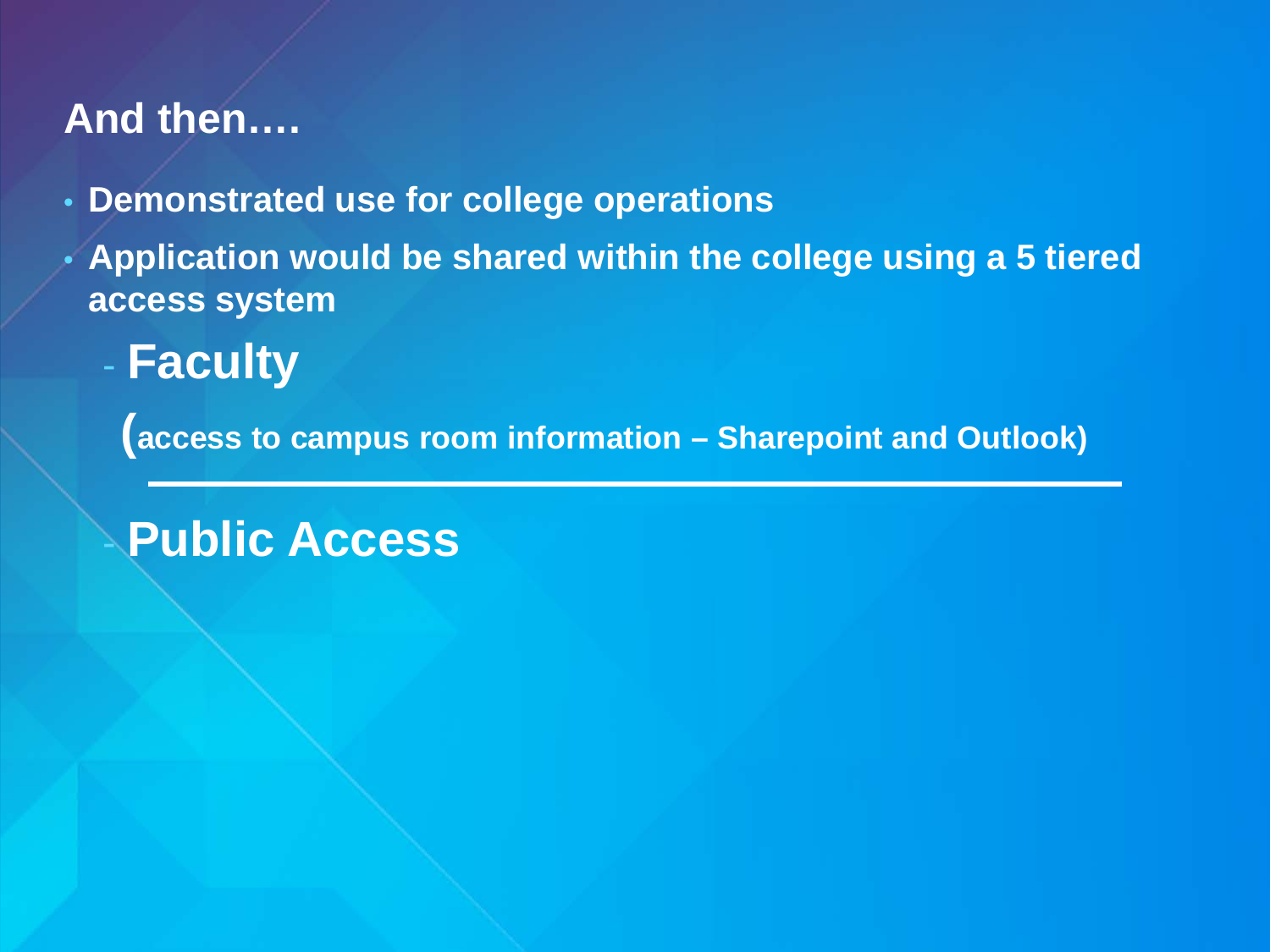- **Demonstrated use for college operations**
- **Application would be shared within the college using a 5 tiered access system**
	- **Room Schedulers**

**(access to in-room imagery and room attribution)**

- **Faculty**
- **Public Access**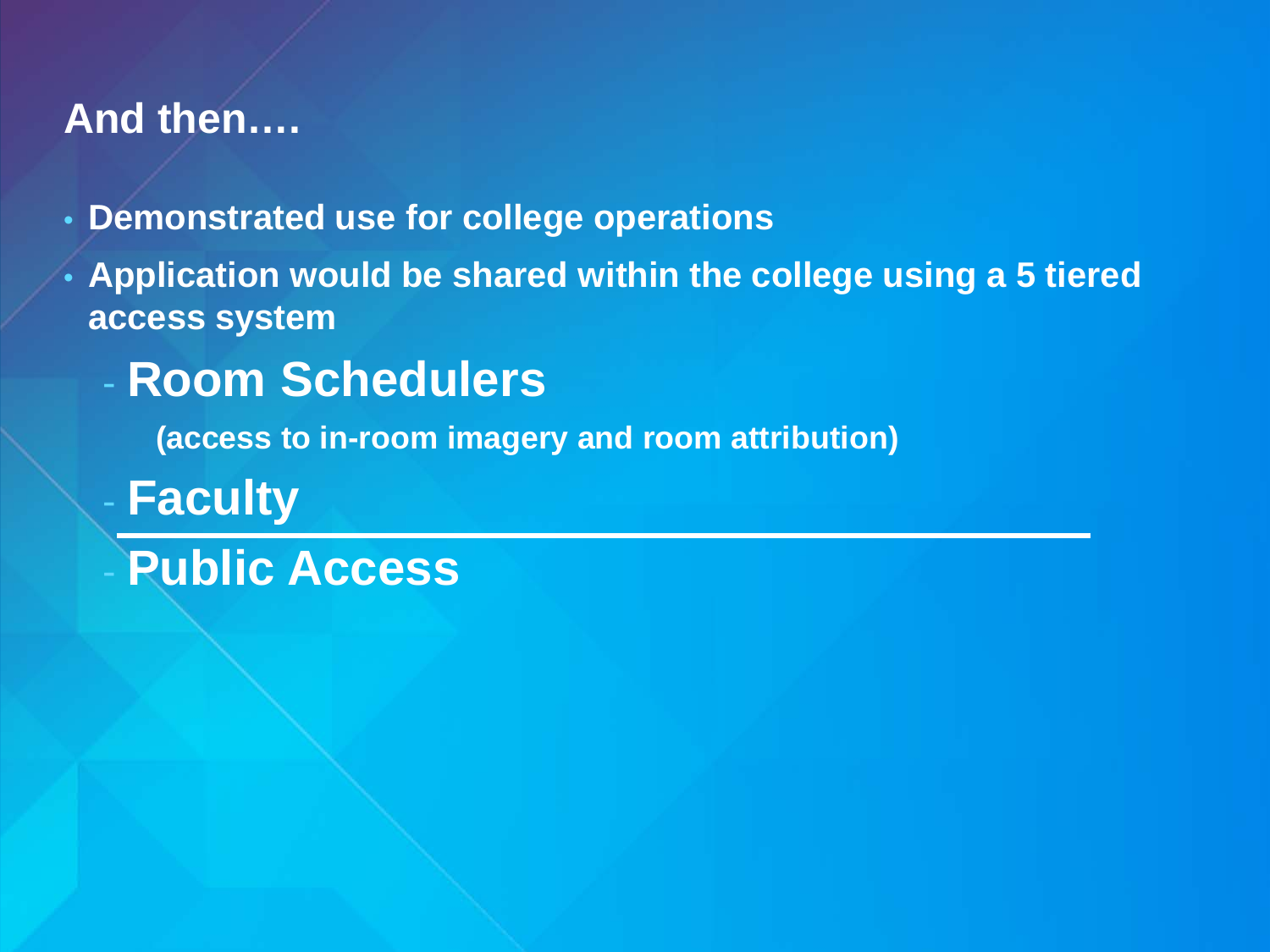- **Demonstrated use for college operations**
- **Application would be shared within the college using a 5 tiered access system**
	- **Campus Facilities**
		- **(access to in-room imagery and room attribution, BLAZER Alert System, real-time building evacuation (Network Analyst Application – in development))**
	- **Room Schedulers**
	- **Faculty**
	- **Public Access**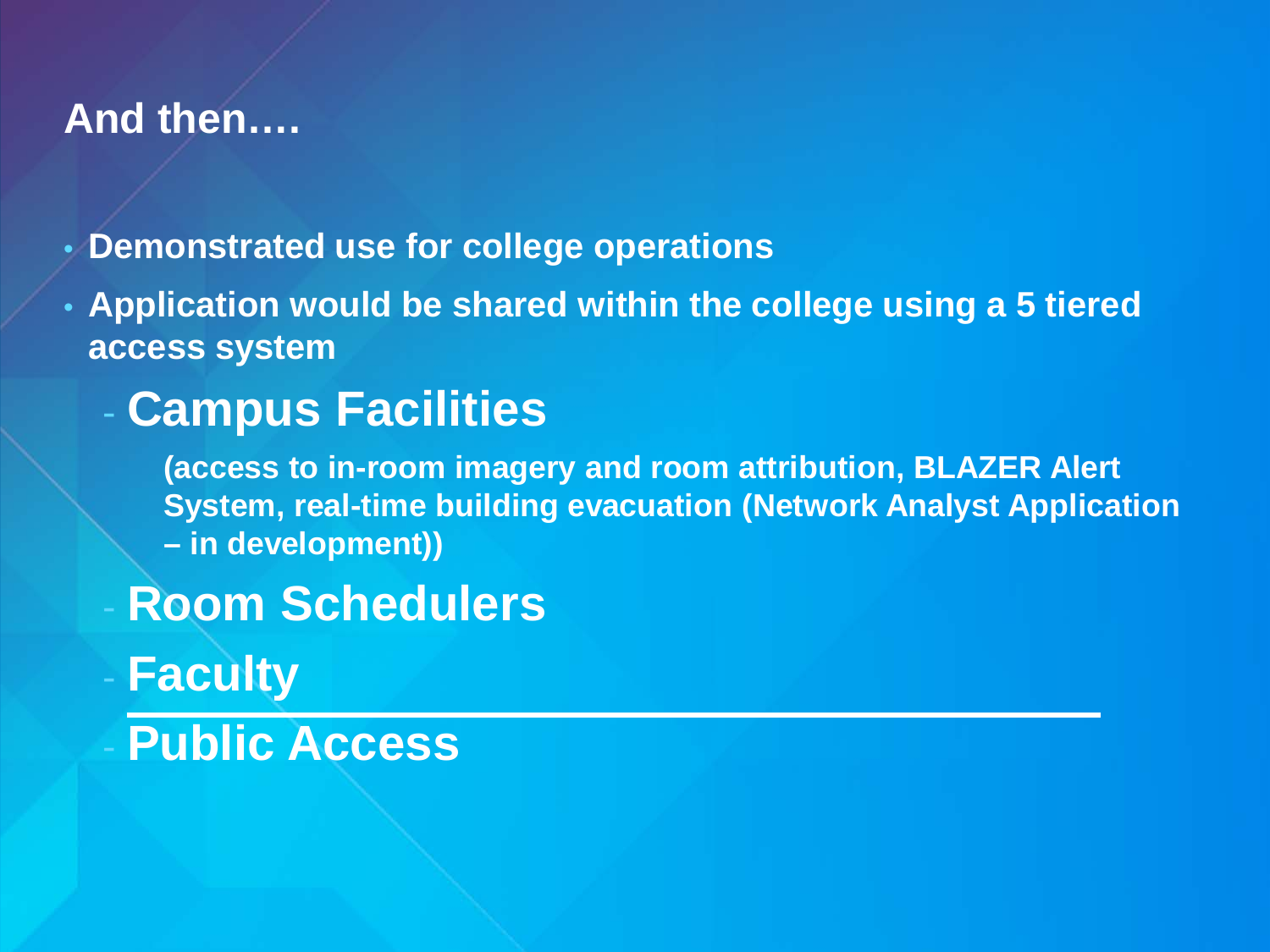- **Demonstrated use for college operations**
- **Application would be shared within the college using a 5 tiered access system**
	- **Public Safety**

**(access to in-room imagery and room attribution, live camera feed, BLAZER Alert System, real-time building evacuation (Network Analyst Application – in development))**

- **Campus Facilities**
- **Room Schedulers**
- **Faculty**
- **Public Access**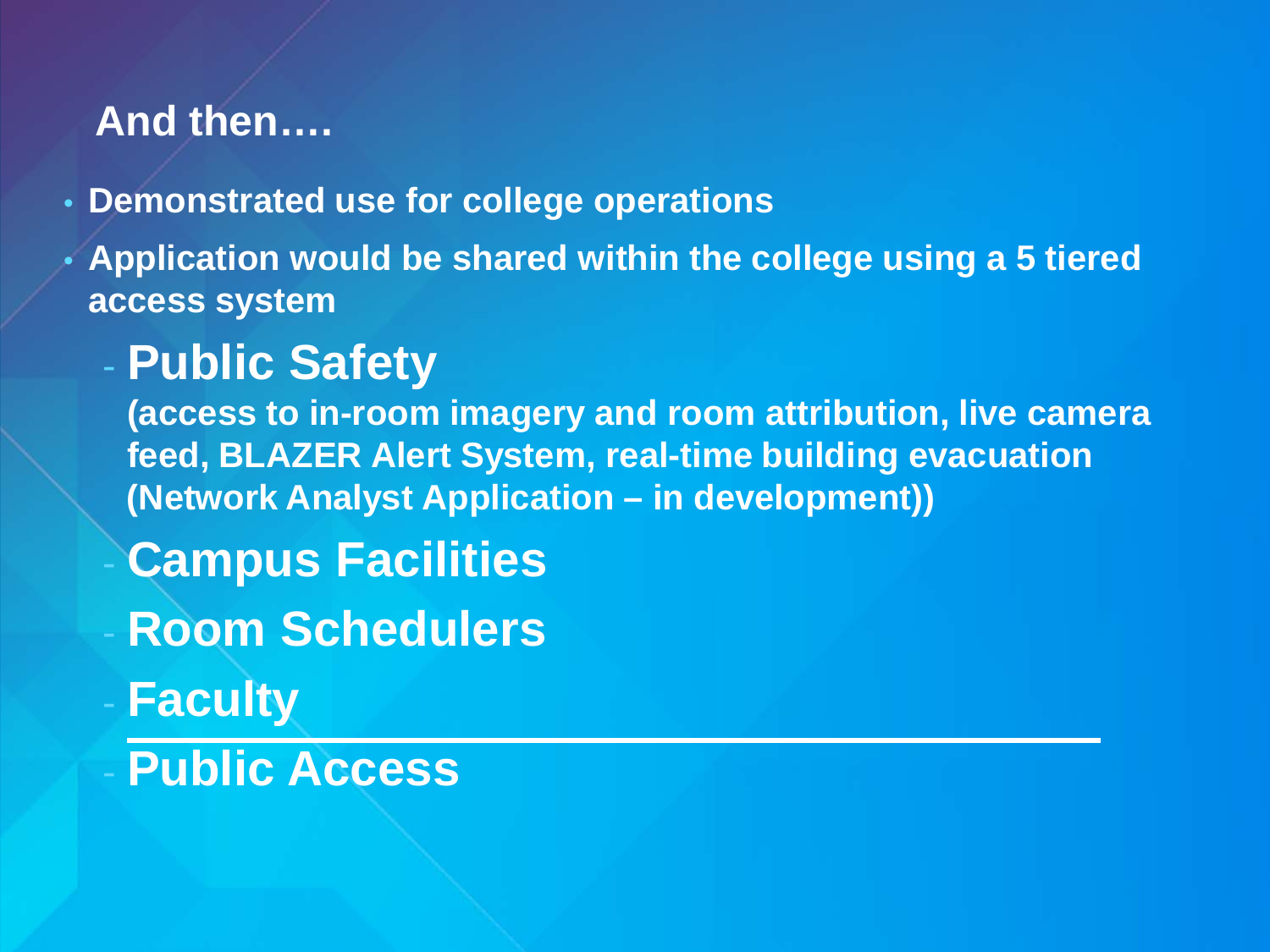



Network Analyst Evacuation Application

ArcGIS Desktop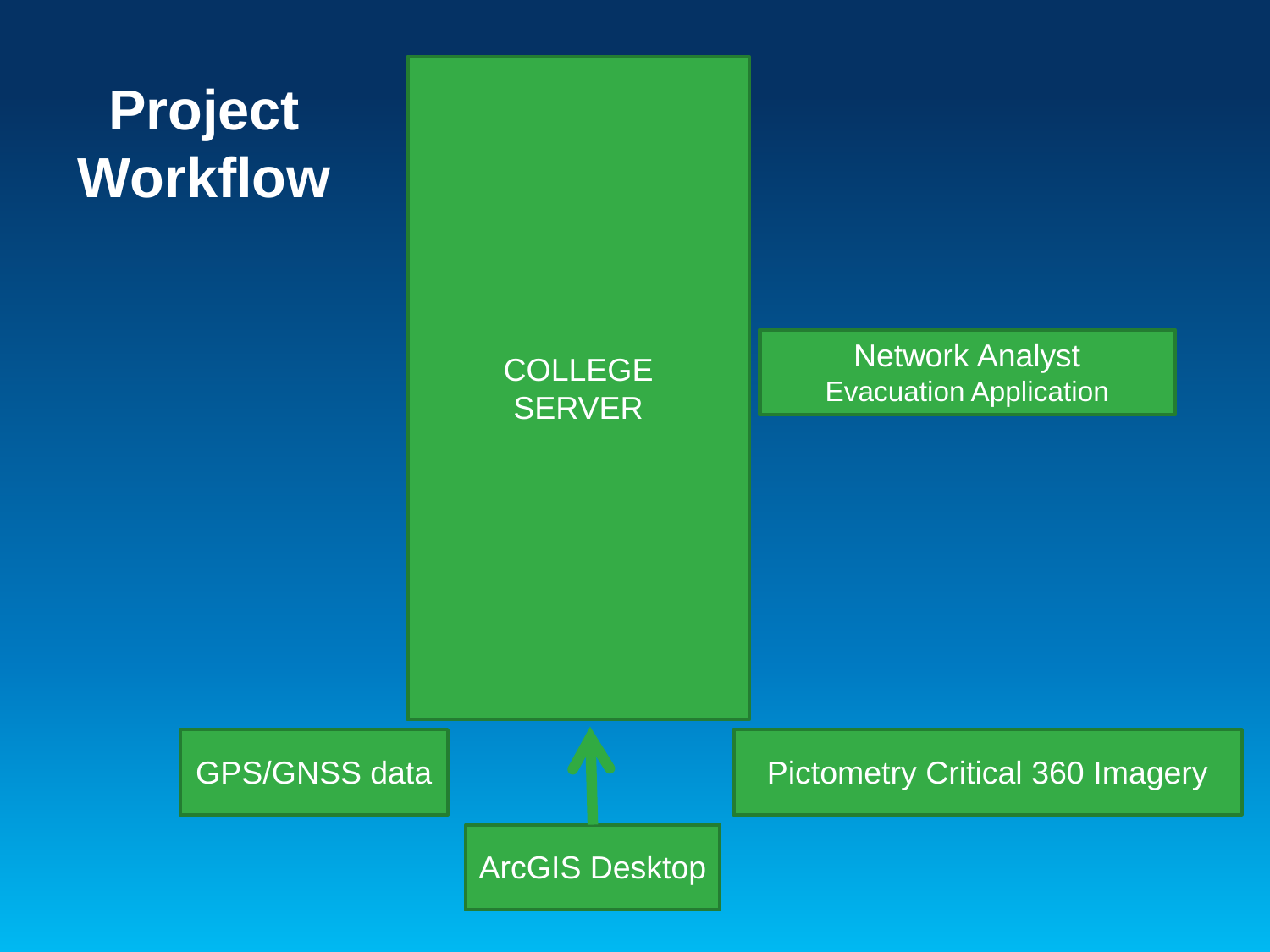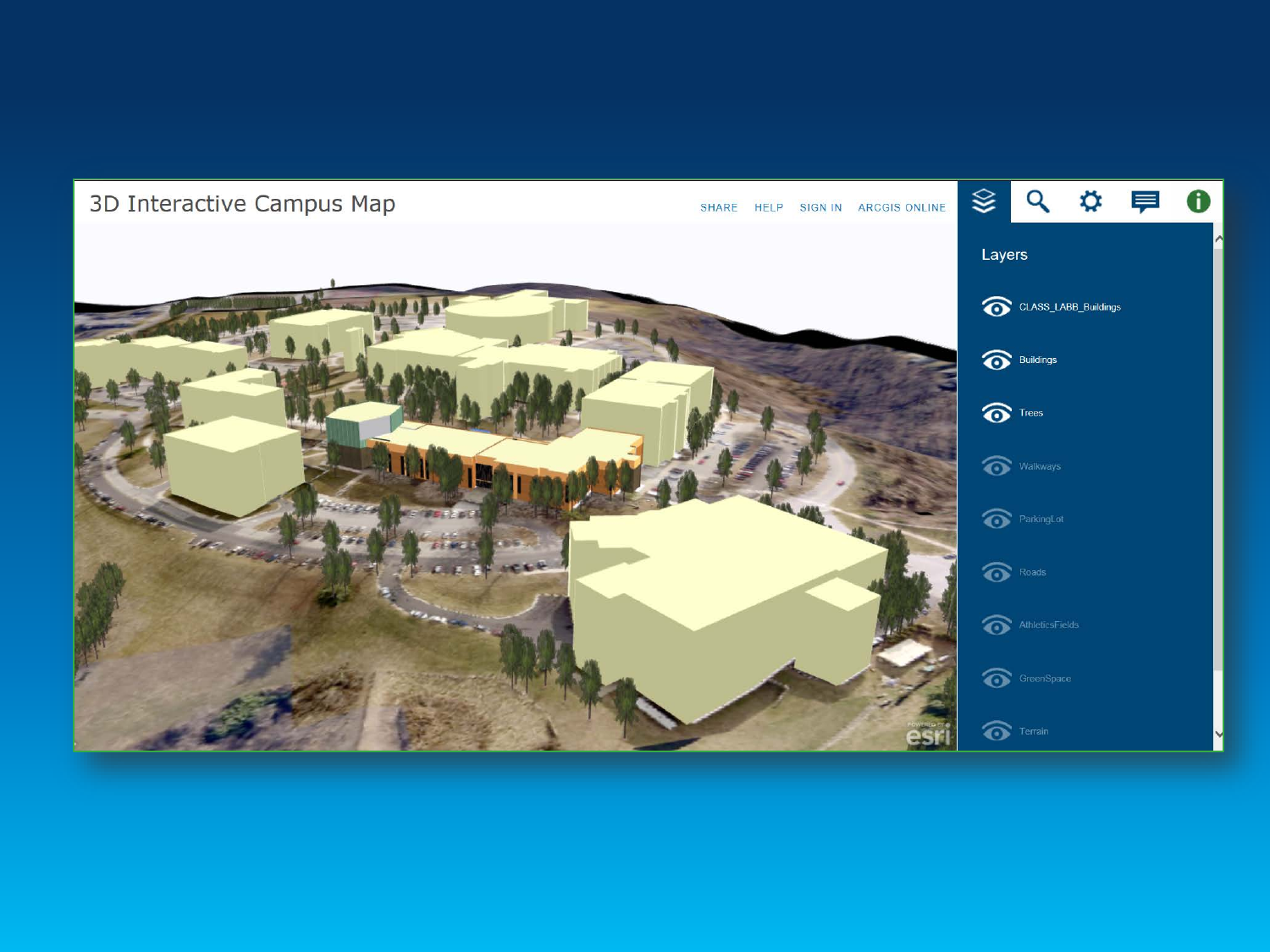#### 3D Interactive Campus Map

#### SHARE HELP SIGN IN ARCGIS ONLINE



#### Information

#### CLASS\_LABB\_Buildings\_Gen0Shape1

**Attributes** 

BLDG\_NAME LABB Building BuidlingID  $LABB$ EXP\_VIEW arcg.is/1bcYlvr

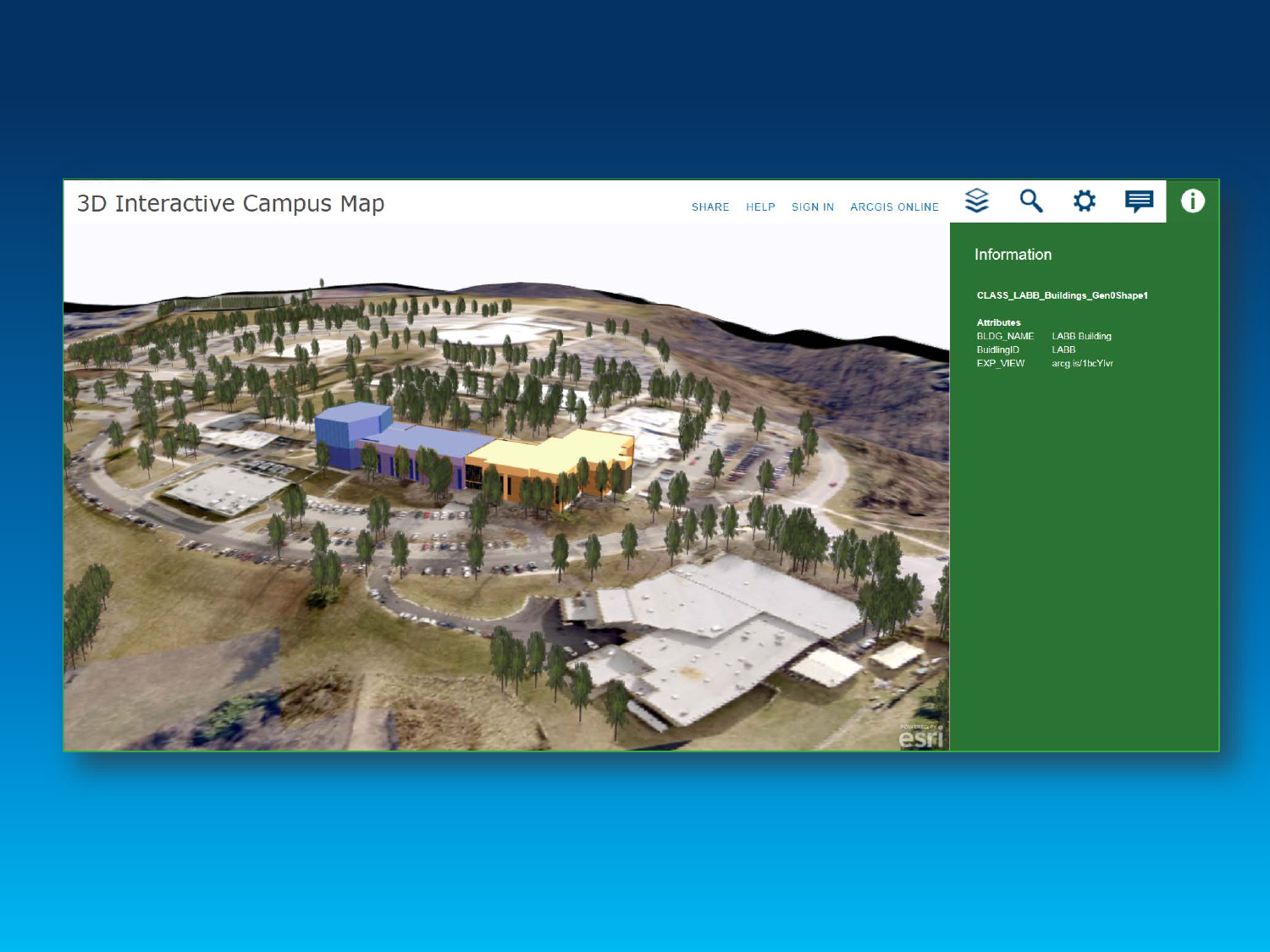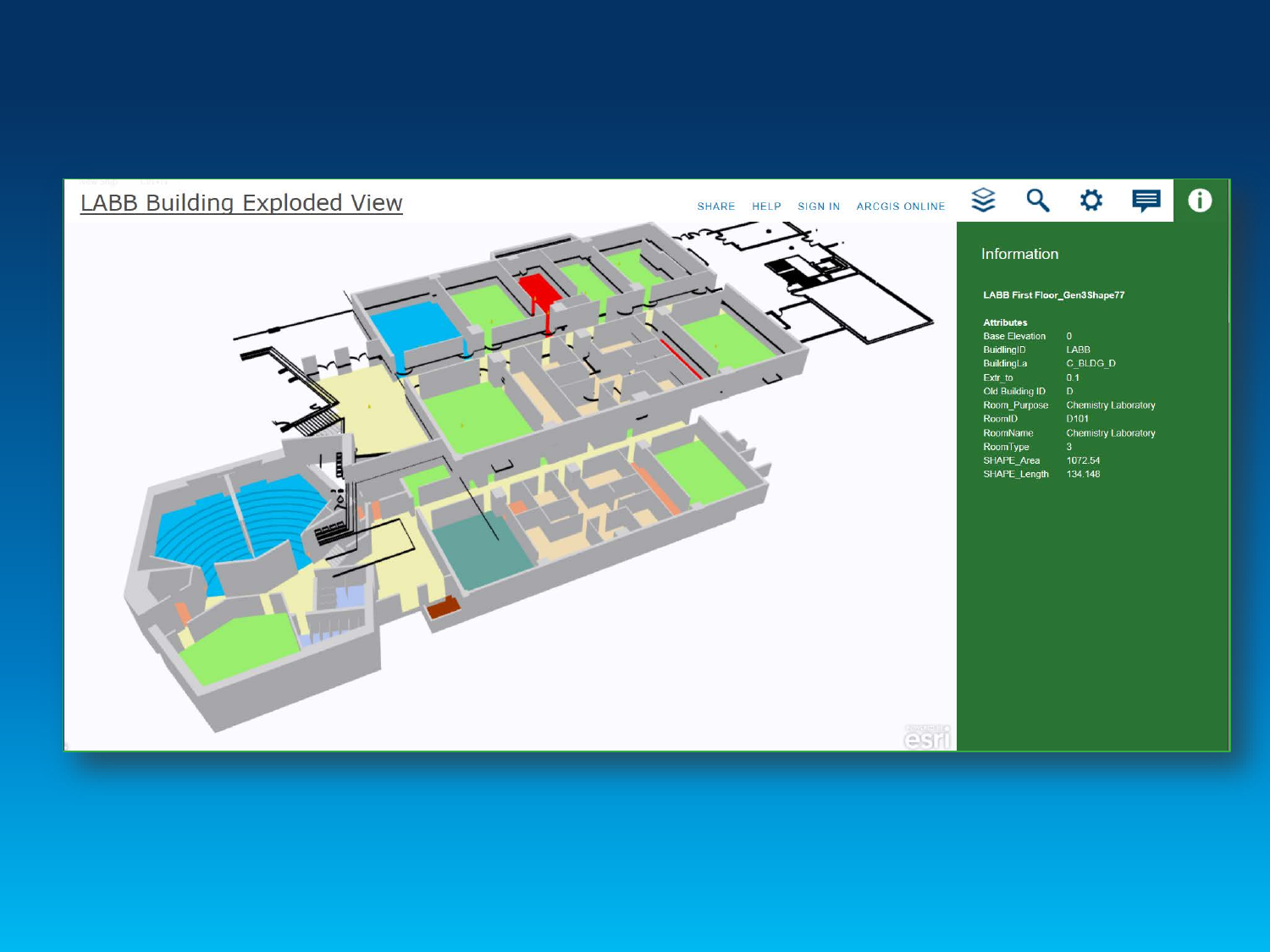